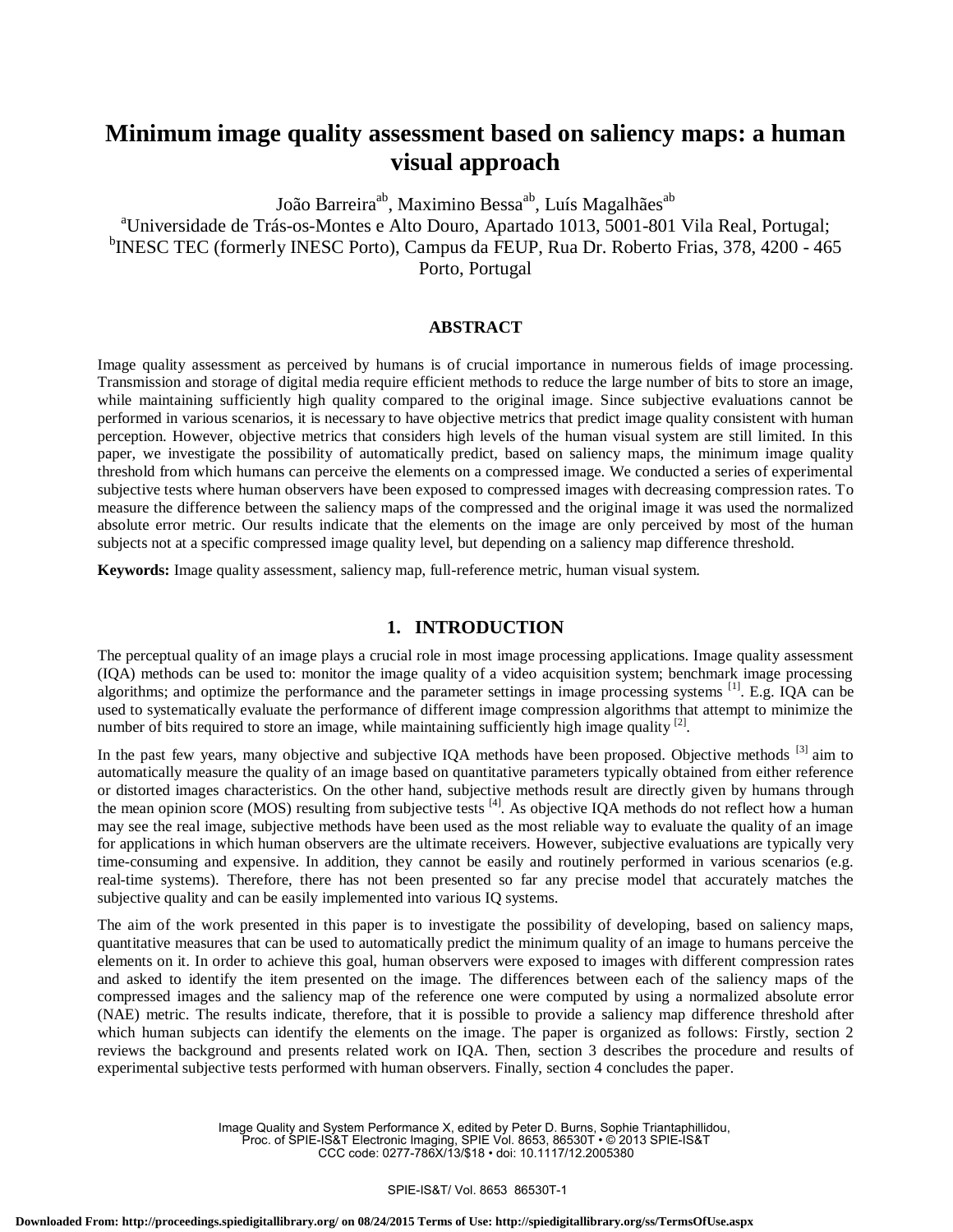# **2. BACKGROUND AND RELATED WORK**

Objective IQA methods aims to provide a computational model that can automatically predict the difference between images <sup>[3]</sup>. These methods can be classified as full-reference (FR) or no-reference (NR). In full-reference methods the quality of a distorted image is evaluated by comparing it with a reference (original) image that is assumed to have perfect quality, while in no-reference methods the original image is not required to assess the image. Evaluation metrics that requires both information about the distorted image and partial information about the original are designated as reducedreference (RR)<sup>[4]</sup>. As NR image quality assessment is a very difficult task, FR metrics that make use of distorted and original images characteristics are the main used techniques in the literature. Among them, traditional IQA methods, such as *Mean Square Error* (MSE) and *Peak Signal to Noise Ratio* (PSNR), have been a simple and popular used metric to evaluate image-processing algorithms. However, these metrics reveal weak performance, as they do not consider subjective evaluations ratings  $[5]$ .

Since humans are in most cases the ultimate receivers of the image, recent IQA methods based on some characteristics of the human visual system (HVS) have been proposed. The goal of these methods is to evaluate the quality of an image as perceived by humans. HVS-based IQA methods recently developed include bottom-up models  $\overline{(IND^{[6]}}, \overline{VDP^{[7]}})$ , spatial colour (S-CIELAB<sup>[8]</sup>), structural (SSIM<sup>[3]</sup>, MSSIM<sup>[9]</sup>), mathematical (fuzzy<sup>[10]</sup>), and information-theoretic (VIF<sup>[11]</sup>, IFC [12] ). The prominent among them are SSIM (*Structural Similarity*) and VIF (*Visual Information Fidelity*). SSIM takes the idea that the HVS is highly sensitive to structural distortion of nature images, so the quality of an image is based on the degradation as perceived change in structural information. On the other hand, VIF considers IQA as an information-fidelity problem rather than a signal fidelity problem and quantifies how much information in the reference image can be extracted, to the human observer, from the distorted image. To evaluate the image quality, VIF uses Natural Scene Statistics (NSS) and model natural images in the wavelet domain [13]. These methods successfully model into IQA metrics low aspects of the HVS, such as luminance masking, contrast and orientation sensitivity, frequency selectivity, and texture masking. However, none of them consider an important feature of human vision, which is visual attention. This is due to the lack of fast and precise methods to model visual attention in real-time, and also due to the fact that visual attention mechanism is not yet fully understood for IQA.

Few recent works that include visual attention mechanism into objective metrics are based on the assumption that a distortion occurring in certain regions on an image may be visually more important than in others. Thus, they attempt to weight image quality evaluations according to saliency importance. In [14]-[16] different visual attention models were implemented into IQA methods. The performance gain resulting from these works are however diverging; in consequence there are still numerous apprehensions when including visual attention into objective metrics. The existing computational attention models such as presented in  $^{[17]}$  and  $^{[18]}$  are too complex to be implemented in IQA. Furthermore, these models are not specially designed for a specific metric, and therefore, not necessarily generally applicable. In addition, works combining saliency and minimum image quality in a perceptually meaningful way are still limited, and hardly discuss a generalized model for combining visual distortion assessment and saliency. This implies that before including visual attention mechanisms into image processing applications, it is necessary to exactly know whether and what to extent to improve the quality score of an objective metric.

## **3. EXPERIMENTAL TESTS**

#### **3.1 Approach**

Visual attention is the cognitive process that corresponds to the ability to select and process only the most relevant regions of a visual scene, while the remainder are left relatively unprocessed [17]. A common method to identify and visualize these regions is the saliency map proposed by Koch and Ullman  $[17]$ , which is a topographically map that represents visual saliency of a corresponding visual scene. The areas containing pixels with high intensity on the saliency map represent regions that can attract more attention.

The approach that is proposed on this paper aims at investigating the minimum image quality threshold from which humans can perceive the elements on an image. The minimum image quality threshold is defined based on saliency maps differences. Figure 1 presents the overview of our approach. Given an original (reference) image and a set of compressed images, in the first step are computed the saliency maps of these images. The second step calculates the normalized absolute error (NAE) between each saliency maps of the compressed images in relation to the reference. In our approach, this metric is used as a measure of quality.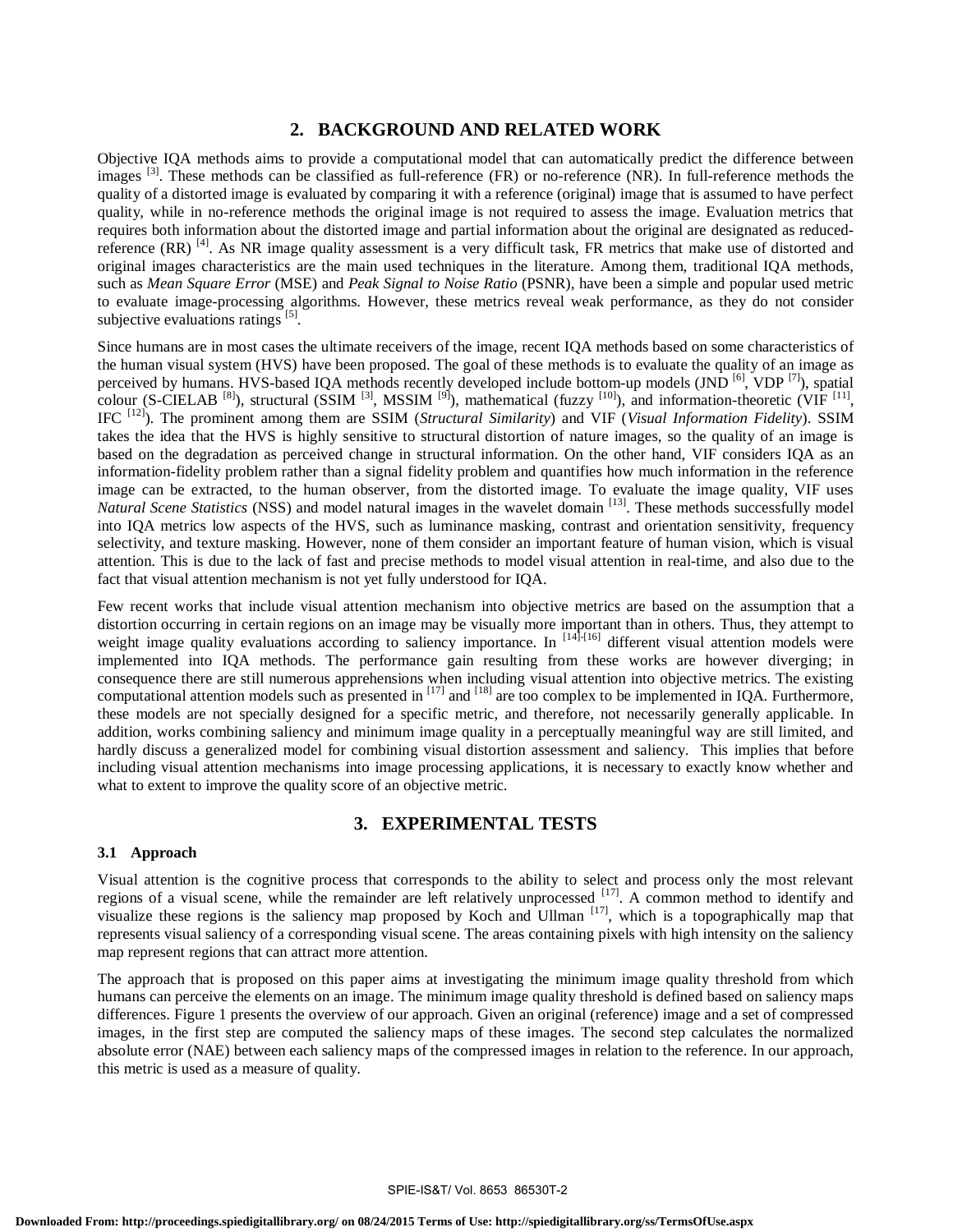During the experiments 7 photos were used. All of them were uniformly degraded using JPEG compression algorithm. The quality of the compression was intentionally varied for values of: 1, 3, 5, 8, 12, 36, and 100 %, where 100% means no compression (reference image) (e.g. 496Kb), and 1% means that the image contains 99% less information than the uncompressed reference image (e.g. 4.93Kb). The compressed quality of the images was varied to produce images at a wide range of quality, from imperceptible levels to high levels of impairment.

Then, from all the compressed images we have computed their saliency map. Among the various computational models available in the literature  $^{[18]+[20]}$  we chose the standard Itti-Koch saliency map  $^{[18]}$ . After that, we have calculated the normalized absolute error between the saliency map of the reference image and each of the saliency maps of the compressed, using equation (1). Figure 2 shows an example of an image used on this study with increasing image quality rates. Figure 3 shows the saliency maps of figure 2 images. It appears that with increasing image quality rates the pixels with high values on the saliency map also increase.

$$
NAE = \frac{\sum_{j=1}^{M} \sum_{k=1}^{N} \left| \mathcal{X}_{j,k} - \mathcal{X}_{j,k} \right|}{\sum_{j=1}^{M} \sum_{k=1}^{N} \left| \mathcal{X}_{j,k} \right|}
$$
(1)

#### **3.2 Procedure**

The 7 original input images used on the experiments consist of: 5 photos of day-to-day objects on a white background and 2 photos of day-to-day objects in an outdoor environment. All the images were captured with a camera at a resolution of 640x480 pixels and saved as PNG files. The images on a white background include: a key, two red markers, a staple, a pen, and an image with multiple objects: a pen, a key and a mobile phone. The images in an outdoor scene include: a garbage bin and a car.

The experiments with human observers occur individually and as follow. The subject sat at approximately 60 cm in front of a calibrated monitor. The images were shown to each participant in a random order in a closed room with normal indoor illumination levels. The image with the worst compressed image quality (i.e. 1%) was the first to be presented. The subject was asked to identify the item presented on the image. If s/he could not identify it, the same image was displayed but with a continuous increase on the image quality (i.e. 3, 5, ..., 100%). As soon as the subject could correctly identify the item on the image the experiment stopped. The subjects had a limited time to identify the element on each compressed image (approximately 15 seconds) and were asked to only identify the item on the image as soon as they were sure about the answer. A total of 50 non expert subjects took part in the subjective tests and all had normal or corrected to normal vision. Furthermore, previously to the experimental tests, each of them was verbally introduced to the experiment.



Figure 1. Overview of our approach. The normalized absolute error (NAE) of the saliency map of the compressed image in relation to the reference is the measure of quality.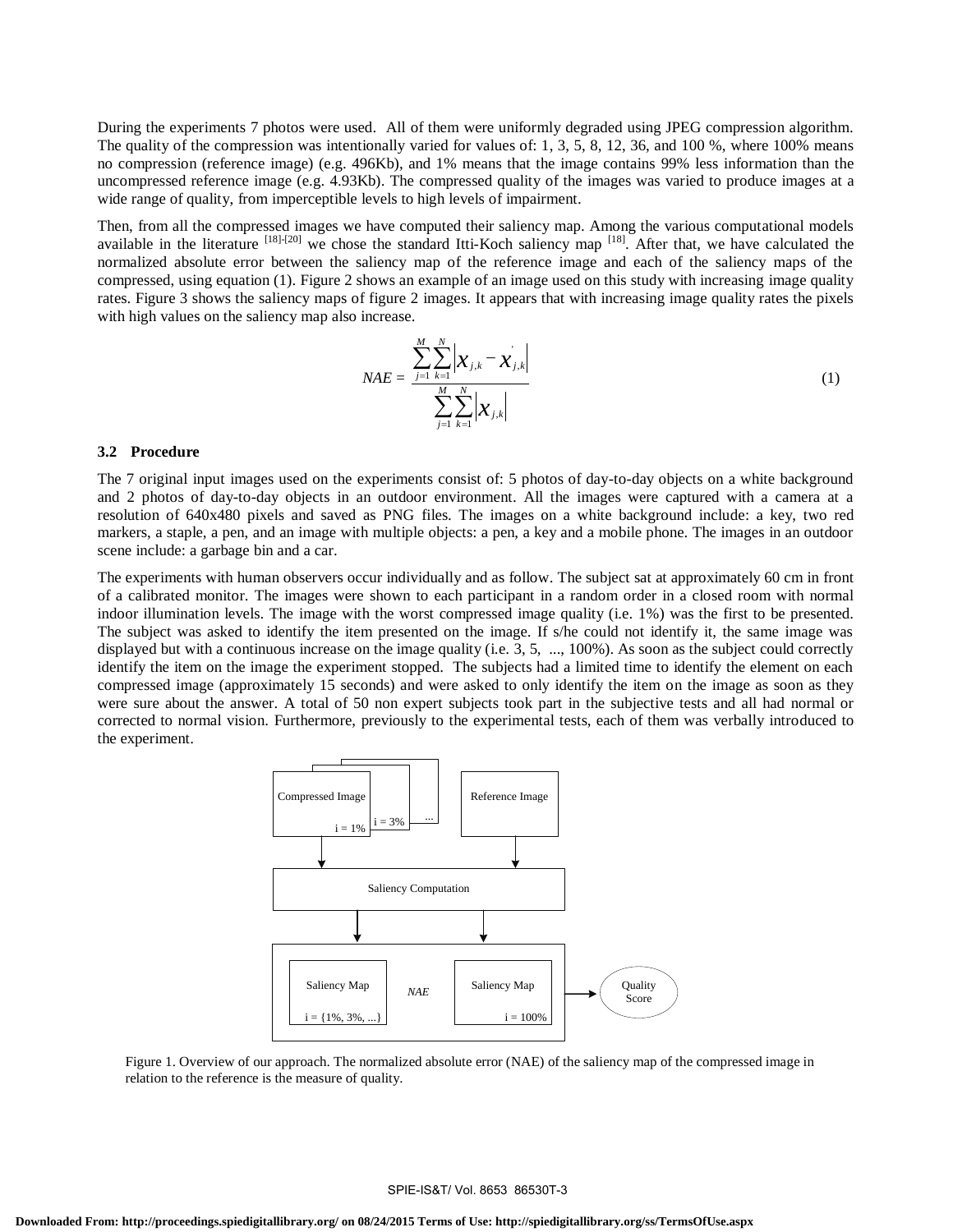

Figure 2. Compressed images used on the study with increasing quality rates (1%, 3%, and 5%).



Figure 3. Saliency maps of figure 2 images.

## **3.3 Results and discussion**

Table 1 show results from the experiments conducted with human observers. In this table is summarized the number of subjects who identify the items on the compressed images at the various quality rates. Table 2 presents the normalized absolute error between the saliency maps of the original (ideal) image and each of the saliency maps of the compressed ones. E.g. a result of 0.08 in the table 2 means that the saliency map at this quality rate (column 1) is similar to the original saliency map of that image in 92%.

The main conclusions were derived from the two tables. It appears that with an increasing on the image quality rates the salient regions within the image are also more visible. Consequently, it decreases the difference among the saliency maps. In table 2 the results with \* refers to the worst image quality values whereof the human subjects participating on the study start to indentify the item on the compressed image. Comparing table 2 results with the subjective experimental tests (table 1) we can notice a threshold of 0.15 in the NAE after which the subjects could identify the elements on the image. We observe that the subjects identified the element on image 1 and 4 after the minimum threshold of 0.15. Concerning the element on image 2 it was identified by the majority of the subjects at the quality rate of  $3\%$  (NAE = 0.1370). However, one of the 50 subjects was able to identify the item on the image at the compressed image rate of 1%. According to our results, this may happen because at this quality rate the salient threshold is 0.1473, which corresponds to the borderline of the minimum saliency threshold to perceive the elements on the compressed image. This suggests that at the saliency threshold limit of 0.15 is possible to understand the elements on the image, however closer to this value more difficult it is. In image 3 the numbers of subjects who identify the items on the compressed images were split among the various quality rates. A possible explanation for these results is the fact that for the quality rates of  ${i = 3\%}$ , 5%, 8%} the saliency maps are very similar among them, which make that there is not a clearly NAE value that goes beyond the minimum saliency threshold of 0.15. At last, images 5, 6, and 7 present outstanding results in which more than 40 subjects start to identify the elements on the compressed images according to the quality rate after the saliency threshold is exceed. These results indicate, therefore, that the elements on the image only start to be perceived by human subjects not at a specific compressed image quality, but depending on the saliency threshold. That is, when:

$$
NAE\_min\ (salmap(iComp), salmap(iRef)) \le 15\% \ . \tag{2}
$$

We noticed that some subjects identify the elements on the image as soon as this threshold value is exceeded, while others only identify the elements on the image at higher quality rates. This may be due to the subject familiarity with the object on the image. The effects of familiarity on the recognition of objects in the brain are yet very difficult to determine  $[21]$  and are not within the scope of this paper. Nevertheless, observing the two tables the results also suggest that with NAE values inferior to 0.10, the majority of the subjects (more than 50%) identify the elements on all the compressed images. Accordingly, these results indicate that when the NAE between the saliency map of the compressed image and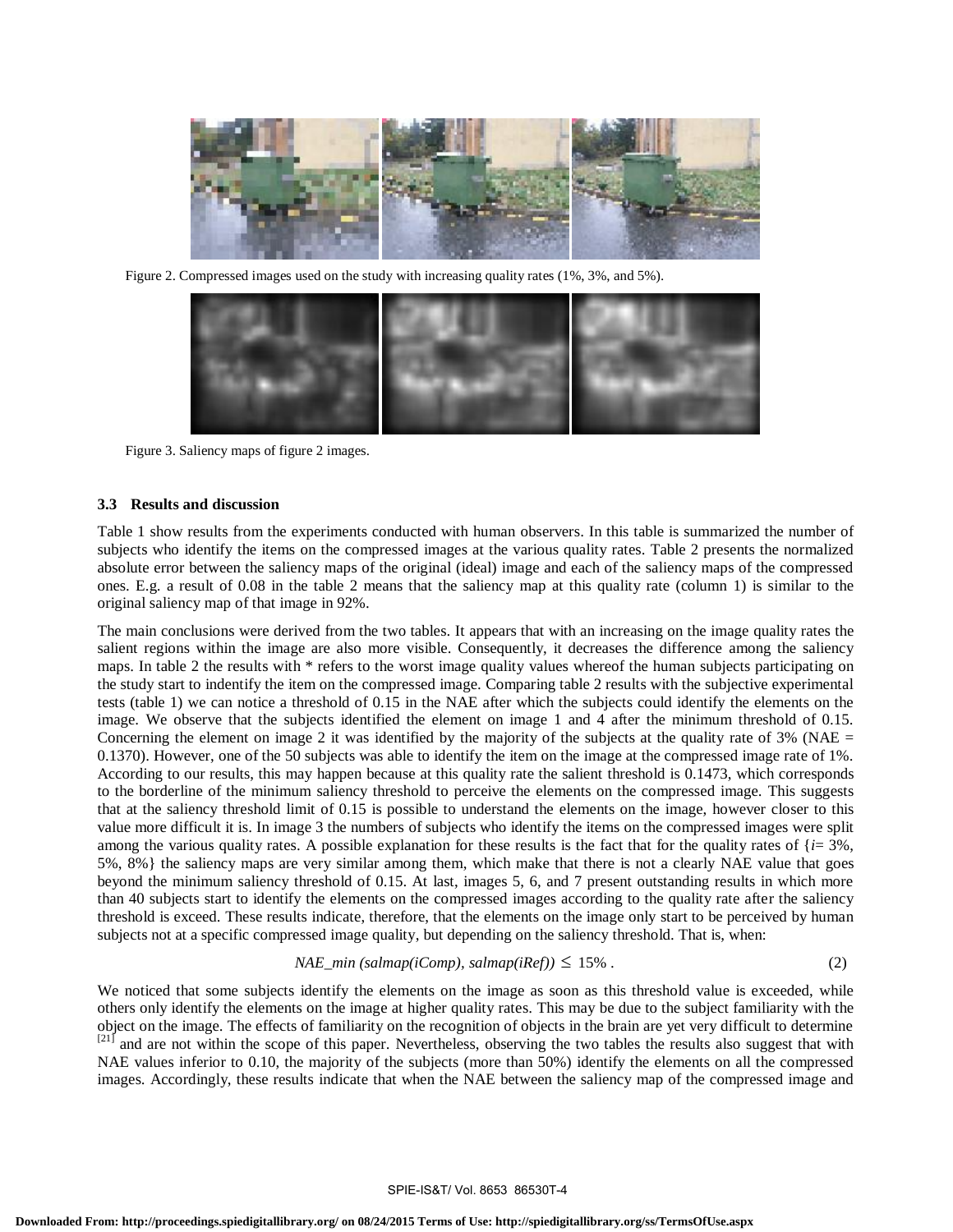the reference one is equal or less than 10%, the elements on the image can be easily identified by most of human observers (3).

$$
NAE\_max\ (salmap(iComp), salmap(iRef)) \leq 10\% \ . \tag{3}
$$

| Quality rates | Image1         | Image2 | Image3 | Image4 | Image <sub>5</sub> | Image <sub>6</sub> | Image7 |
|---------------|----------------|--------|--------|--------|--------------------|--------------------|--------|
| 1%            |                |        |        |        |                    | 48                 |        |
| 3%            | 14             | 22     | 20     | 12     | 40                 | 2                  | 43     |
| 5%            | 34             | 11     | 15     | 20     | 5                  |                    | 6      |
| 8%            | $\overline{2}$ | 10     | 7      | 15     | 3                  |                    |        |
| 12%           |                | 5      | 5      | 2      |                    |                    |        |
| 36%           |                |        | 3      |        |                    |                    |        |
| 100%          |                |        |        |        |                    |                    |        |

Table 1. Number of subjects who identified the item(s) presented on the image at different image quality rates.

Table 2. Normalized absolute error between the saliency map of the reference image and each of the saliency maps of the compressed images computed from equation (1). The results with \* refers to the worst image quality values when the subjects start to identify the item on the compressed.

| Quality rates | Image1    | Image2    | Image3    | Image4    | Image <sub>5</sub> | Image6    | Image7    |
|---------------|-----------|-----------|-----------|-----------|--------------------|-----------|-----------|
| 1%            | 0.1752    | $0.1473*$ | 0.1851    | 0.1715    | 0.1739             | $0.1275*$ | 0.3469    |
| 3%            | $0.1370*$ | 0.1096    | $0.1323*$ | $0.1137*$ | $0.0951*$          | 0.0817    | $0.1075*$ |
| 5%            | 0.1233    | 0.1084    | 0.1440    | 0.1073    | 0.1100             | 0.0705    | 0.0621    |
| 8%            | 0.1086    | 0.0906    | 0.1401    | 0.0839    | 0.0928             | 0.0675    | 0.0530    |
| 12%           | 0.0810    | 0.0723    | 0.1115    | 0.0739    | 0.0866             | 0.0584    | 0.0377    |
| 36%           | 0.0214    | 0.0297    | 0.0730    | 0.0234    | 0.0600             | 0.0162    | 0.0162    |
| 100%          | $\Omega$  | $\theta$  | $\Omega$  | $\Omega$  | $\theta$           | $\Omega$  | $\theta$  |

## **4. CONCLUSION**

In this paper we have presented experimental subjective tests where 50 human observers have been exposed to compressed images with decreasing compression rates. The results suggest that the elements on the image are only perceived by human observers not at a specific compressed image quality, but depending on a saliency map difference threshold. Accordingly, saliency not only represents more attractive regions, but can also have influence on the perceptual quality of an image. Our subjective evaluations investigate different image quality rates to quantify this impact.

Based on these results new approaches can be defined. The results can be incorporated into a full-reference objective IQ metric or embedded into rendering algorithms to minimize the computational effort, while maintaining sufficiently high image quality so that humans perceive the elements on the image. There are numerous fields of image processing where this can be important, ranging from image acquisition to compression and communication applications. In some cases, files or data streams contain more information than is actually required for a particular purpose. E.g. a picture may have more detail than the eye can reproduce and therefore does not need to be processed with a lot of fine detail. Accordingly,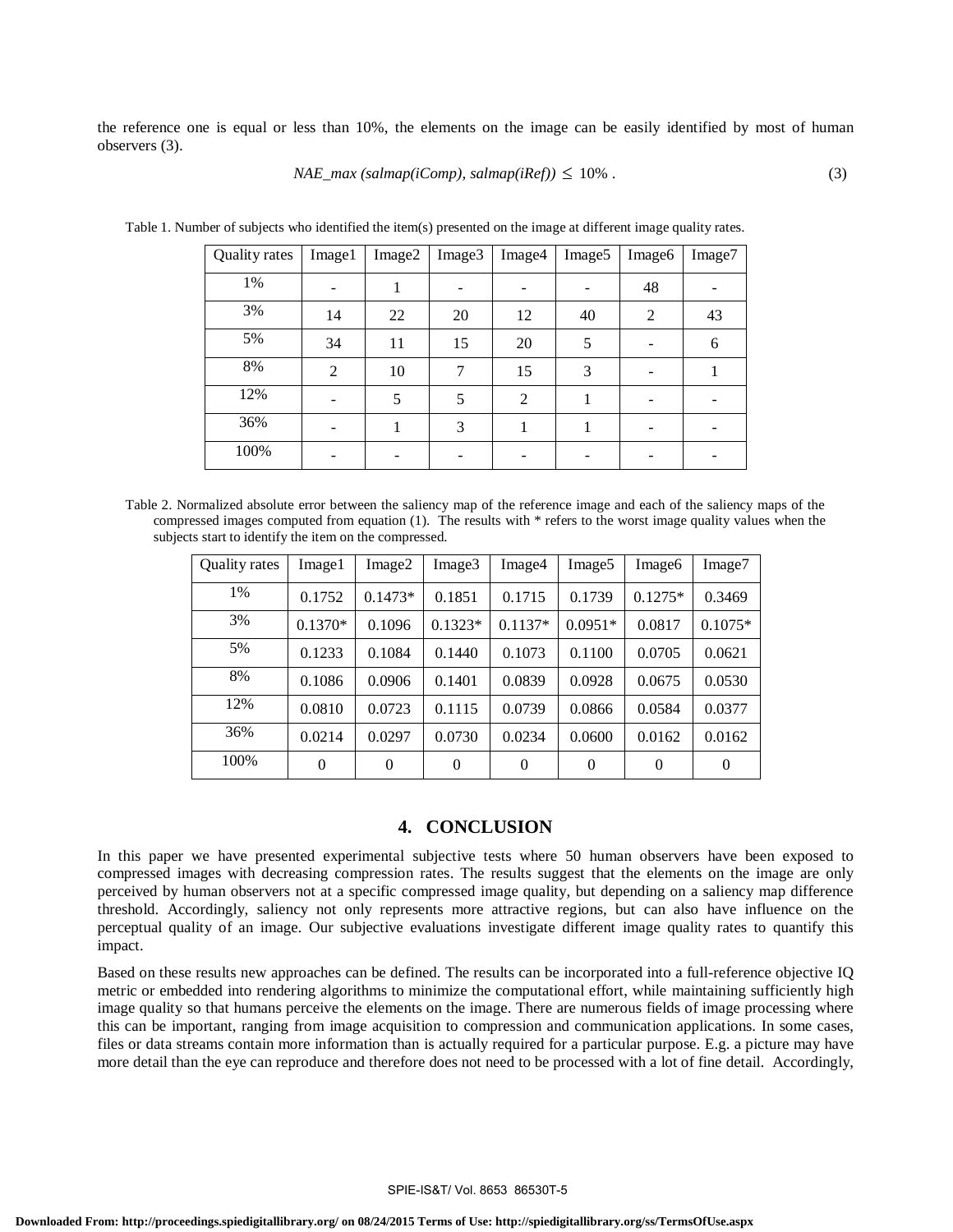since IQA is in close touch with practical application, it is sensible to start from concrete conditions to design IQ methods that target at a certain application environment, while preserving the perceptual quality of the image.

Although the study presented on this paper shows clear results, there are still some issues that should be more investigated in the future. The value of the saliency map difference threshold is based on saliency maps obtained from compressed images using an existing visual attention models. However, the accuracy of these models hasn´t been always completely proved yet, which may limit the overall reliability of our conclusions. Therefore, more evaluations with other visual attention models rather than Itty-Koch algorithm can be performed. Finally, the compressed images used on this study were degraded using JPEG compression. As a future work we also intend to investigate how other types of distortions (White Noise, Gaussian Blur, etc.), and not uniformly distributed distortion over the image, may affect minimum image quality as perceived by human subjects. With these results, a saliency-based compression algorithm that accurately matches the subjective quality may be developed.

## **ACKNOWLEDGMENT**

This work was supported in part by the Fundação para a Ciência e Tecnologia – FCT (Portuguese Foundation for Science and Technology), under the grant number SFRH/BD/73129/2010.

#### **REFERENCES**

- [1] Lin, W. S., "Gauging image and video quality in industrial applications," in Advances of Computational Intelligence in Industrial Systems, 116, 117-137 (2008).
- [2] Seshadrinathan, K. and Bovik, C. A., "Unifying analysis of full reference image quality assessment", in IEEE Intl. Conf. on Image Proc., (2008).
- [3] Wang, Z. and Bovik, C. A., "Modern Image Quality Assessment", New York: Morgan and Claypool Publishing Company (2006).
- [4] Wang, Z., Bovik, C. A., Seikh, H.R., Simoncelli, E.P., "Image quality assessment: From error visibility to structural similarity", IEEE Transactions on Image Processing, 13, 600-612 (2004).
- [5] Wang, Z. and Bovik, C, A., "Mean squared error: Love it or leave it? A new look at signal fidelity measures," IEEE Signal Process. Mag., vol. 26, no. 1, pp. 98–117 (2009).
- [6] Sheikh, H.R., Bovik C.A., "Information Theoretic Approaces to Image Quality Assessment", in Handbook of Image and Video Processing, Elsevier (2005).
- [7] Daly, S., "The visible difference predictor: an algorithm for the assessment of image fidelity," in A. B. Watson, ed., Digital Images and Human Vision, Cambridge, MA: The MIT Press, 179-206 (1993).
- [8] Zhang, X., Wandell, B.A., "A spatial extension of CIELAB for digital color-image reproduction", Journal of the Society for Information Display, 5(1), 61-63 (1997).
- [9] Wang, Z., Simoncelli, P. E., and Bovik, C. A., "Multi-scale structural similarity for image quality assessment," in Proc. IEEE Asilomar Conf. on Signals, Systems, and Computers (2003).
- [10]Weken, V. D., Nachtegael, M., and Kerre, E. E., "Using similarity measures and homogeneity for the comparison of images," Image and Vision Computing, 22, 695-702 (2004).
- [11]Sheikh, R. H., Bovik, C. A., and Veciana, D. G., "An information fidelity criterion for image quality assessment using natural scene statistics," IEEE Trans. Image Processing, 14(12), 2117-2128 (2005).
- [12]Sheikh, H. R., Bovik, A.C., "Image information and visual quality", IEEE Transaction on Image Processing, 15(2), 430–444 (2006).
- [13]Gao, X., Lu, W., Tao, D., and Li, X., "Image quality assessment and human visual system," in Proceedings of SPIE, Video Communications and Image Processing Conference, Huangshan, China, vol. 7744 (2010).
- [14]Ma, Q. and Zhang, L. "Image quality assessment with visual attention," in Proc. ICPR, pp. 1–4 (2008).
- [15]Moorthy, K. A., and Bovik, C. A., "Visual importance pooling for image quality assessment," IEEE J. Select. Topics Signal Process (Special Issue on Visual Media Quality Assessment), vol. 3, no. 2, pp. 193–201 (2009).
- [16]Zhou, W., Gangyi, J., and Me, Y., "New visual perceptual pooling strategy for image quality assessment", Journal of Electronics (China), V29 (3/4): 254-261 (2012).